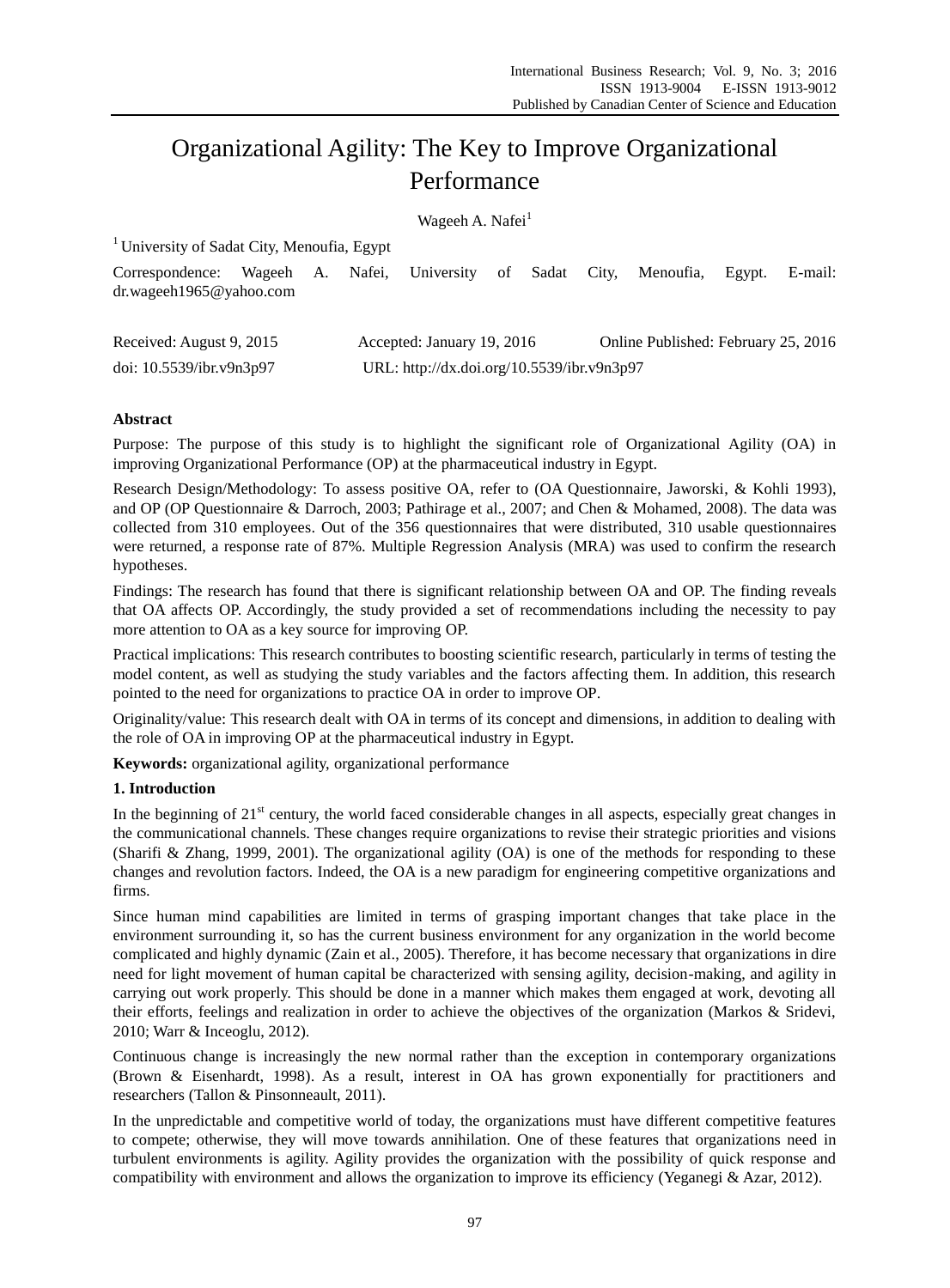OA has become the topic of interest of both academics and practitioners in recent years. Nine out of ten executives ranked OA as both critical to business success and growing in importance over time in a McKinsey & Company survey (Sull, 2009).

OA plays an important role in the life of the organization as it provides personnel with knowledge, high skills, restructuring and organizational processes, employing new technology (Sherehiy, 2008).

Research on OA is emerging in information systems fields (Izza et al., 2008) due to the extensive reliance of contemporary organizations on information, in general, and information system in particular. OA refers to organizations' ability to thrive by sensing and responding to environmental changes which has become critically important nowadays when the business environment is getting highly competitive and turbulent. It is being regarded as a key business factor and a potential enabler to organization's competitiveness (Mathiassen & Pries-Heje, 2006),

This study is structured as follows: Section one is introductory. Section two presents the literature review. Section three presents the research model. Section four presents the research questions and hypotheses. Section five explains the research strategy. Empirical results are provided in section six. Section seven handles the main findings. Finally, section eight presents the research recommendations.

# **2. Literature Review**

# *2.1 Organizational Agility Concept*

The concept of agility needs to be well grounded in management theory (Yusuf et al., 1999). Early in the 1990s, the new solution for managing a dynamic and changing environment emerged-agility. Agile manufacturing is the ability of surviving and prospering in a competitive environment of continuous and unpredictable change by reacting quickly and effectively to changing markets, driven by customer-defined products and services (Gunasekaran, 1999).

The creators of "agility" concept at the Iacocca Institute, of Lehigh University (USA) defined it as a manufacturing system with capabilities (hard and soft technologies, human resources, educated management, information) to meet the rapidly changing needs of the marketplace (speed, flexibility, customers, competitors, suppliers, infrastructure, responsiveness). Agility is the successful application of competitive bases such as speed, flexibility, innovation, and quality by the means of the integration of reconfigurable resources and best practices of knowledge-rich environment to provide customer-driven products and services in a fast changing environment (Yusuf et al., 1999). Agility emphasizes the speed and flexibility as the primary attributes of an agile organization (Gunasekaran, 1999).

An equally important attribute of agility is the effective response to change and uncertainty (Goldman et al., 1995). Some authors state that responding to change in proper ways and exploiting and taking advantages of changes are the main factors of agility (Sharifi & Zhang, 1999).

Agility refers to the proactive responses to changes (Bessant et al., 2001). Agility refers to the use of changes as inherent opportunities in turbulent environment (Sharifi & Zhang, 2001).

Agility refers to the ability to survive and progress in the variable and unpredictable environment (Dove, 2001).

Organizational flexibility represents an organization's capacity to adjust its internal structures and processes in a predetermined response to changes in the environment. Adaptability underlies the fit of organizational operations to their environment while flexibility emphasizes the readiness of organizational resources and the ease of resource mobilization. The "agility" concept encompasses both flexibility and adaptability. Agility, as a business concept, was coined in a manufacturing context-particularly in relation to flexible manufacturing systems (Christopher & Towill, 2001).

Agility is a new concept in contemporary administrative thought. One writer has defined the process of agility in terms of the capabilities necessary to achieve light movement in the organization (Sherehiy, 2008). Agility is the ability to respond to unpredictable changes with quick response and profitability (Erande & Verma, 2008).

Agility is an organizational ability to react quickly and effectively to an environment which can change radically (Janssen, 2010).

The concept of agility means rapid, agile, and active movement. Also, agility refers to the ability of rapid and easy movement and rapidly thinking with a thoughtful method. The root or origin of agility is derived from agile production and this is a concept that has been presented during later years. The agile production has been accepted as a successful strategy by producers that prepare them for a considerable performance (Mehrabi et al., 2013).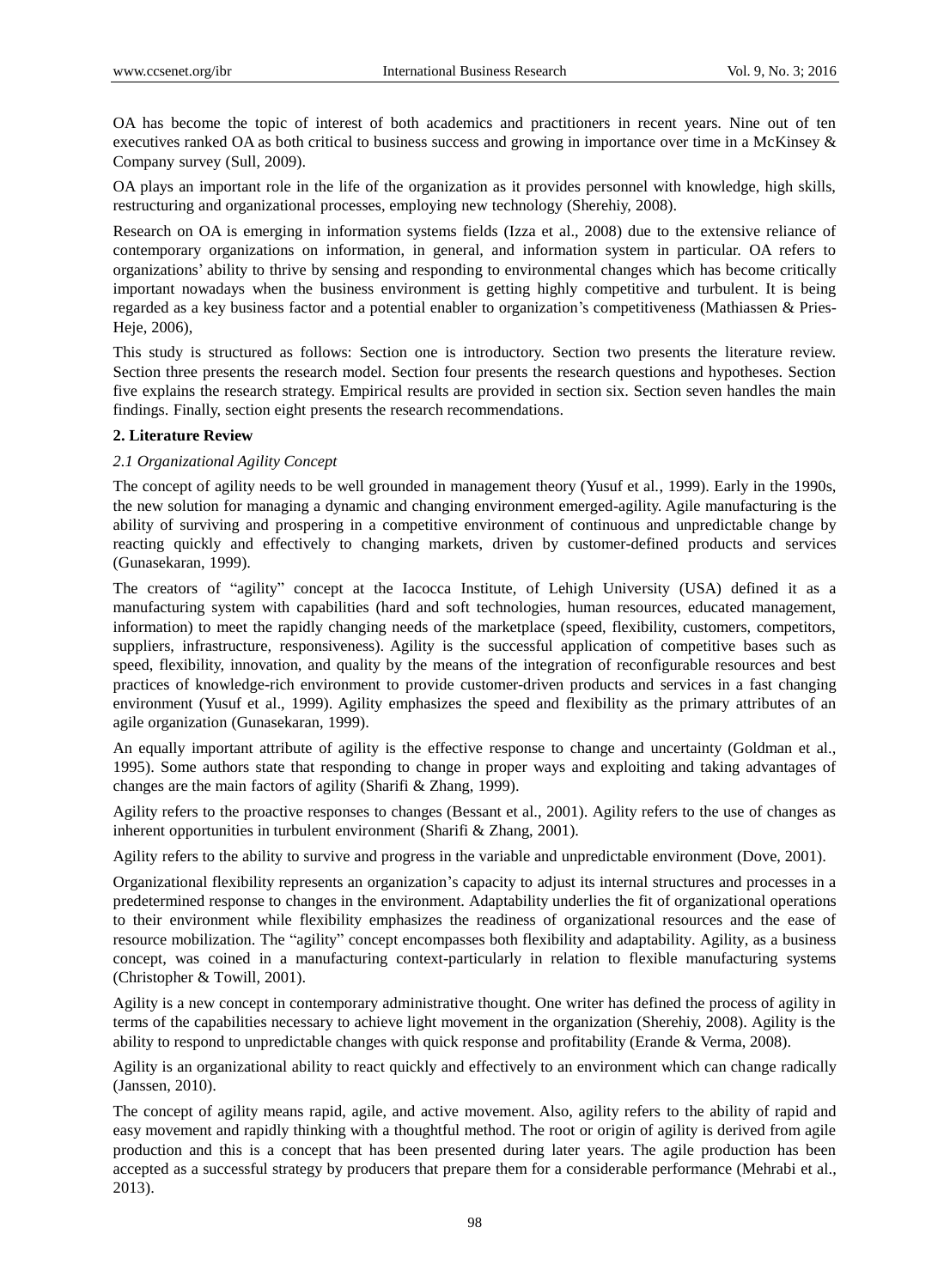According to the different definitions of the word agility, the concept of speed and quick response, and also the concepts of group work and common goal regarding the word organization, can be inferred. Agility can be defined as swiftness and quick response of a harmonious group to the changes made by the environment surrounding them in order to reach a goal (Yeganegi & Azar, 2012).

OA is the organization's ability to respond quickly and effectively to unexpected opportunities, in addition to providing, in advance, solutions that meet potential needs (Nelson & Harvey, 1995).

OA is the ability to survive and grow in an unexpected competitive environment of constant change through rapid response to changing markets and through meeting the desires and needs of customers, whether of products or services (Gunasekaran, 1999). OA is the successful application of the competition rules, such as speed, flexibility, innovation and quality, through the means of integration of resources and the restructuring of best practices in the environment of technical knowledge, through the provision of services or products that meet customers' preferences in light of a rapidly changing environment (Yusuf et al., 1999).

OA is the organization's ability to work comfortably in a quickly and consistently changing and fragmented global market environment, through producing high quality and effective performance (Tsourveloudis & Valavanis, 2002).

OA enables the organization to carry out a series of specific tasks successfully, in addition to managing the opportunities and risks in the business activities effectively (Ardichvile et al., 2003).

OA makes organizations more responsive to market trends, and faster in terms of the delivery of products and services compared to non-agile ones. OA is composed of three dimensions of the sensor agility, decision-making, and agility practice and application (Sambamurthy et al., 2003).

OA is not only "flexible" to cater for predictable changes but also able to respond and adapt to unpredictable changes quickly and efficiently (Oosterhout et al., 2006).

OA can be viewed as the state of organizational performance in terms of flexibility and adaptability and is attainable through organization's activities. In particular, from the process-based perspective, OA is a set of processes that allow an organization to sense changes and respond efficiently and effectively in timely and cost-effective manner in the internal and external environments. Sensing refers to an organization's ability to detect, capture and interpret organizational opportunities (Seo & Paz, 2008).

Responding represents an organizational ability to mobilize and transform resources to react to the opportunities that it senses (Gattiker et al., 2005; Oosterhout et al., 2006).

These two capabilities must be aligned to optimally obtain OA. OA is the organizational capacity to sensor response successfully to the opportunities and threats in the market in a timely manner (Overby et al., 2006).

OA is a proactive management strategy that aims at maintaining the organization's resources and achieving the desires of customers in a timely manner (Hitt et al., 2007). The concept of OA is derived from performance characteristics of an agile organization and is rooted in two related concepts-"organizational adaptability" and "organizational flexibility". Organizational adaptability focuses on how an organization's form, structure, and degree of formalization influence its ability to quickly adapt to its business environment (Sherehiy et al., 2007).

OA consists of several key elements. They are (1) speed and flexibility, (2) responding to changes in the surrounding environment, (3) high quality products, (4) products and services of accurate information, (5) interacting with social issues and the environment, (6) different technologies collecting, and (7) internal integration inside the institutions and among each other (Sherehiy, 2008).

OA is the process of arrangement, and abolition of business units, markets and industries to re-focus on differentiated core capabilities (Hill & Jones, 2009).

OA is a package of ideas that aims at continuous improvement, flat organizational structures, work teams, stopping waste or loss, efficient use of resources, and managing the chain of preparation. Japanese companies have adopted the concept of OA in terms of reducing costs through the removal of waste (David, 2009).

OA is a construction of three basic elements. They are (1) sensing agility, (2) decision-making, and (3) acting using agility and its application (Pavlou & El Sawy, 2010).

OA quickly meets customer requests, offers new products, and gets on strategic alliances or gets rid of them. This means that organizations are in an urgent need of strategic alliances in order to solve the problems of its customers, rather than providing products or one service. The fundamental reason behind the necessity of OA is searching for the core capabilities, on the one hand, and identifying the business environment and capturing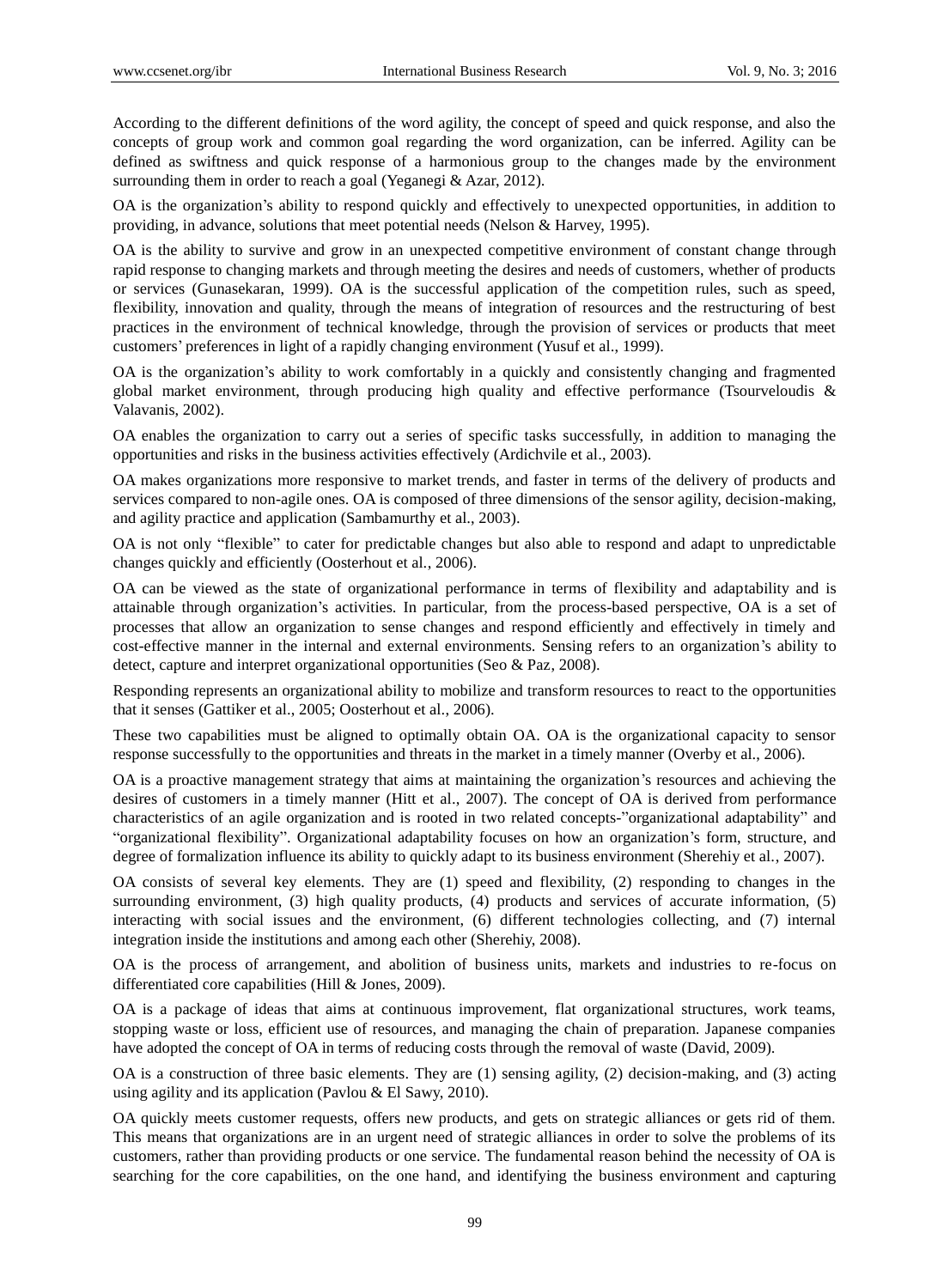opportunities, on the other hand (McCarthy et al., 2010).

OA is the manufacturing system for physical and non-physical technology, human resources, educated management and information in order to meet the rapidly changing needs of the market in a manner that achieves the desires and needs of the customers in time (Park, 2011).

In light of this, the researcher does identify OA as the organization's ability to achieve its objectives, through the development of its products increasing knowledge of its human resources, effecting the development of the organization and lightening its movement in a rapidly changing environment.

## *2.2 Organizational Agility Dimensions*

The dimensions of the OA are three main types. They are sensing agility, decision-making agility and acting agility (Park, 2011).

## 2.2.1 Sensing Agility

Sensing agility is the organizational capacity to inspect and monitor events and changes in the surrounding environment (customer preferences changes, the movements of the new competitors, new technology) in a timely manner (Park, 2011). The task of sensing means the strategic monitoring of environmental events that could have an impact on organizational strategy, competitive work, and future performance, including several activities such as access to information related to the events which show environmental change, on the one hand, and getting rid of the trivial information, on the other hand, in light of predetermined foundations and rules (El-Sawy, 1985). This task is related to decision-making and its execution (Daft & Weick, 1984; Dutton & Duncan, 1987). It is interested in organizational adaptation to change in the surrounding environment (Smircich & Stubbart, 1985).

# 2.2.2 Decision-Making Agility

Decision-making agility process is the ability to collect, accumulate, restructure and evaluate relevant information according to a variety of sources to explain the implications of the business without delay, and to identify opportunities and threats based on the interpretation of events, along with the development of action plans, which direct the reconfiguration of resources and the development of new competitive procedures (Park, 2011). Decision-making task consists of several interrelated activities, which explain many events and identify opportunities and threats in the surrounding environment. The task of decision-making focuses on collecting information from multiple and diverse sources in order to understand the implications of their work (Thomas et al., 1993). The task of decision-making seeks to capture the utmost opportunities and minimize the impact of threats on the life of the organization (Houghton et al., 2004).

#### 2.2.3 Acting Agility/Practicing

The acting task consists of a set of activities for re-assembling organizational resources and modifying business processes on the basis of the principles of work resulting from the task of decision-making in order to address the change that occurs in the surrounding environment (Eisenhardt & Martin, 2000). Organizations can change the business processes by various procedures and resources, redesigning the organizational structure of the organization (Dutton & Duncan, 1987; Thomas et al., 1993). The three-dimensions of OA can be explained through the following table (Park, 2011).

|  |  |  | Table 1. The dimension of organizational agility |  |
|--|--|--|--------------------------------------------------|--|
|  |  |  |                                                  |  |

| Dimensions of OA           | <b>Clarification of dimensions</b>                                                                               |
|----------------------------|------------------------------------------------------------------------------------------------------------------|
| <b>Sensing Agility</b>     | Detecting and attracting important business at one time                                                          |
| Decision-Making<br>Agility | Interpreting events, identifying opportunities and threats and taking the actual plans in time                   |
| <b>Acting Agility</b>      | Reshaping organizational resources drastically and modifying business processes and the provision of services or |
|                            | new products to market in time                                                                                   |

Source: Park, (2011). The Dynamics of Opportunity and threat Management in Turbulent Environments: The Role Information Technologies, PhD Dissertatio.

# *2.3 Organizational Performance*

In English, the term "performance" is derived from "to perform" which means "doing work, achieving a mission or realizing a given activity. It is a reflection of the organization's ability and aptitude to realize its goals (Eccles,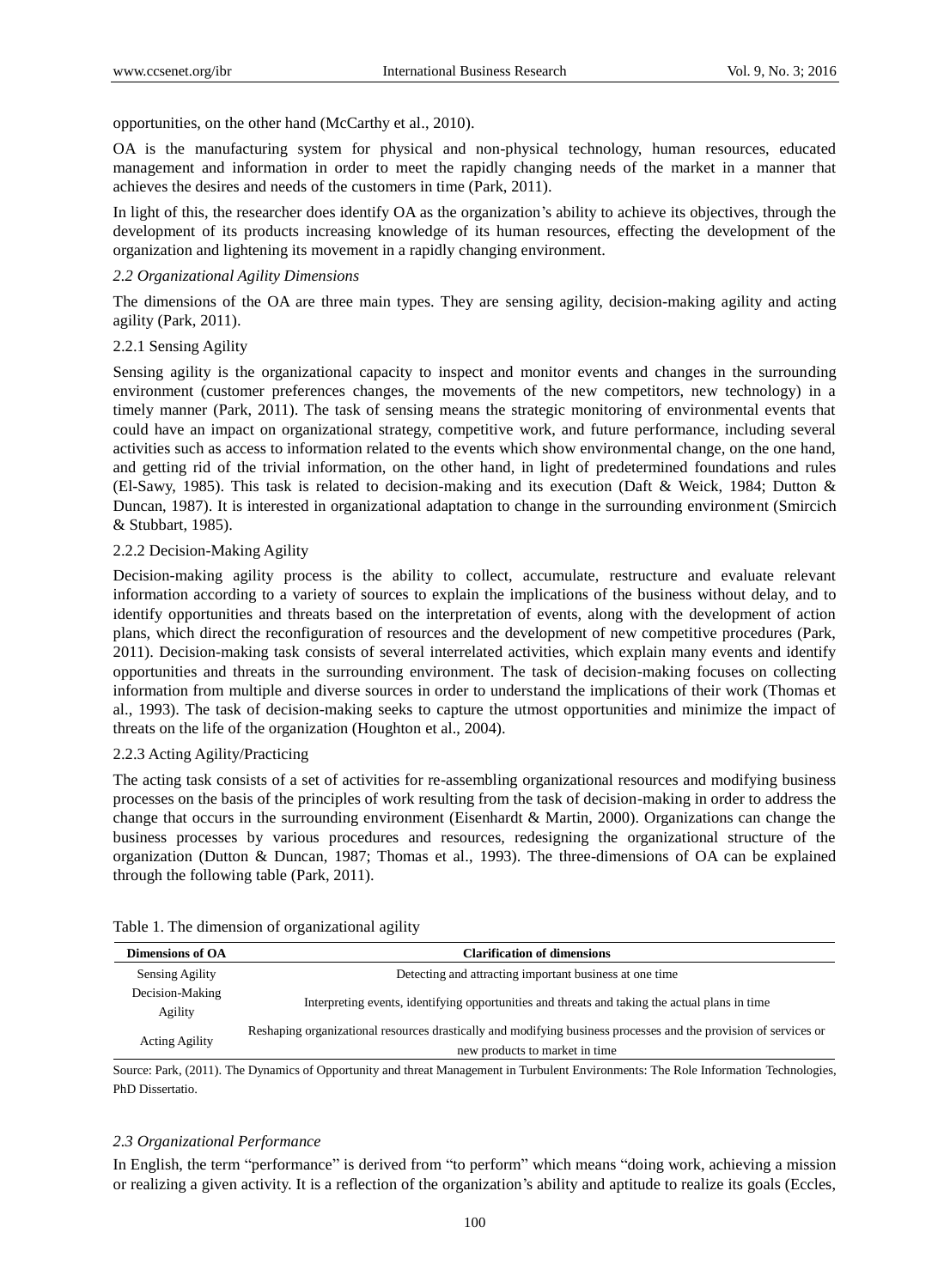1991).

OP is the ability of the organization to achieve its long-term goals (Robins & Wiersema, 1995). It is that which exceeds the normal average performance, besides being a part of a series of excellent performance (Privett, 1983).

OP is a determinant of its very existence. Systematic or abrupt decline in OP level may lead to organizational death or mortality (Baum & Singh, 1994), a situation that occurs when an organization fails, closes down its operations, and disbands its constituent elements (Carroll & Delacroix, 1982).

Despite the large corpus of research and studies on OP, no agreement on the concept of OP is found. In spite of this difference, most researchers express their OP through the success achieved by the organization in achieving its objectives. OP is a reflection of the organization's ability to achieve its goals, or in other words, the organization's ability to achieve long-term goals (Miller & Broamiley, 1990).

OP can be defined as a combination of resources, capabilities of the organization that are being used efficiently and effectively in order to achieve its objectives (Collis & Montgomrey, 1995). OP is the level of the outputs of the organization after conducting operations on its inputs. OP is the output of the activities that occur within the organization (Wit & Meyer, 1998).

Hence, after a thorough review of the different concepts of OP, it can be argued that OP in its simplest form is the desired results which the organization seeks to achieve efficiently and effectively.

Darroch (2003) maintains that the dimensions of OP are in two basic dimensions of OP. They can be explained as follows:

# 2.3.1 Comparative Performance

Refers to the understanding of the different categories of employees to the level of profitability of the organization where they work, the market share, and the level and speed of growth of the organization compared to organizations working in the same area.

# 2.3.2 Internal Performance

Refers to the understanding of the different categories of employees to the level of the OP to which they belong in the short term and long-term, and also the possibility of achieving the OP targets set for the organization, both in the short term and long term.

# **3. Research Model**



#### Figure 1. Proposed comprehensive conceptual model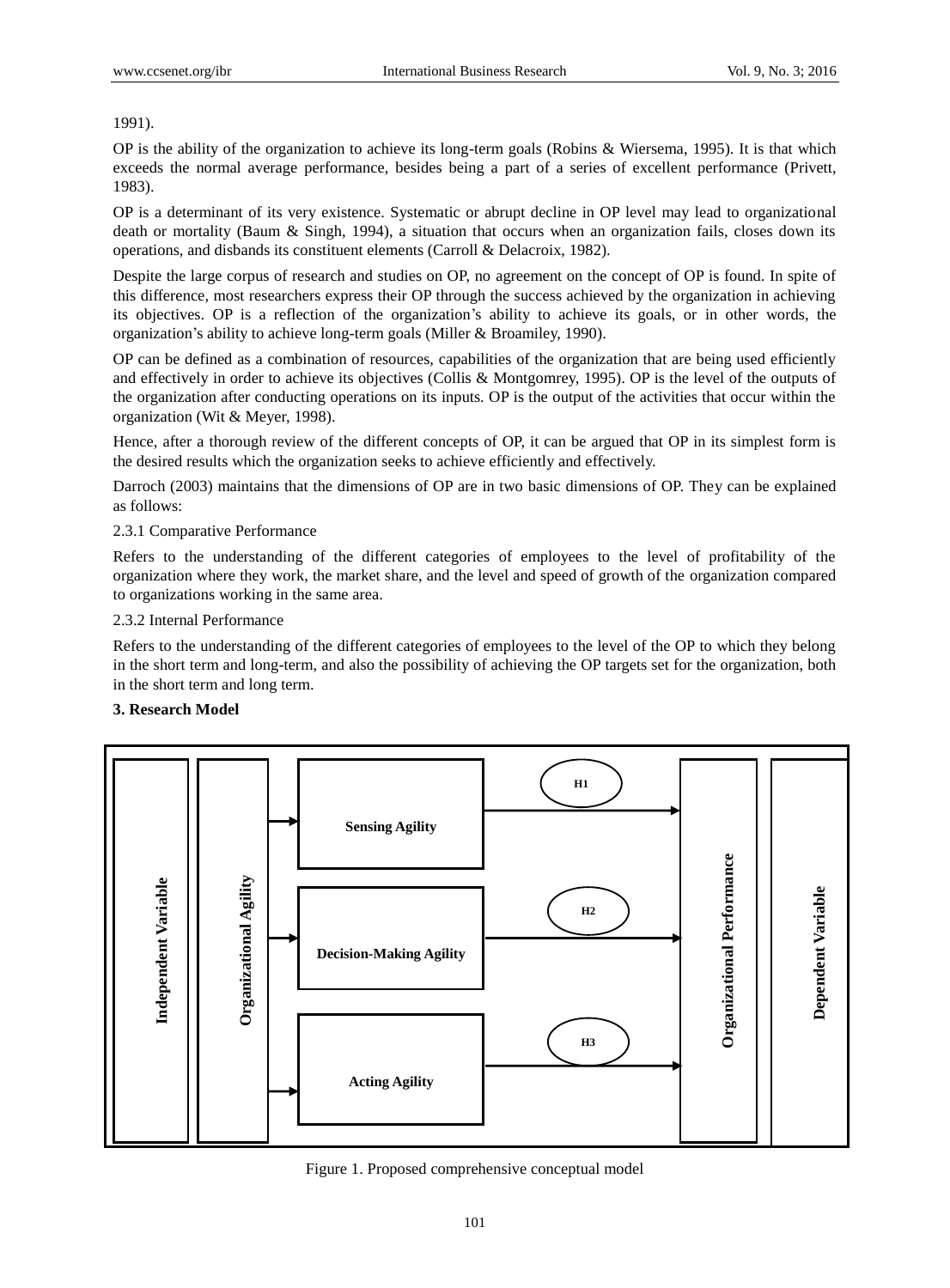The proposed comprehensive conceptual model is presented in Figure 1. The diagram below shows that there is one independent variable of OA. There is one dependent variable of OP. It shows the rational link between the two types of observed independent and dependent variables.

The research framework suggests that OA plays a significant role in improving OP. OA as measured consisted of sensing agility, decision-making agility and acting agility (Jaworski & Kohli, 1993). OP is measured in terms of comparative performance and internal performance (Darroch, 2003; Pathirage et al., 2007; and Chen & Mohamed, 2008).

#### **4. Research Questions and Hypotheses**

The researcher found the research problem through two sources. The first source is to be found in previous studies, and it turns out that there is a lack in the number of literature reviews that dealt with the analysis of the relationship between OA and OP at the pharmaceutical industry in Egypt. This called for the researcher to test this relationship in the Egyptian environment. The second source is the pilot study, which was conducted in an interview with (30) employees in order to identify the relationship between OA and OP. The researcher found, through the pilot study, several indicators, notably the important and vital role that could be played by OA in reinforcing OP at the pharmaceutical industry in Egypt. As a result of the discussions given above, the research questions of this study are as follows:

- Q1: What is the nature and extent of the relationship between OA (sensing agility) and OP at the pharmaceutical industry in Egypt?
- Q2: What is the nature of the relationship between OA (decision-making agility) and OP at the pharmaceutical industry in Egypt?
- Q3: What is the extent of the relationship between OA (acting agility) and OP at the pharmaceutical industry in Egypt?
- The following hypotheses were developed to test if there is significant correlation between OA and OP.
- H1: OA (sensing agility) of employees has no statistically significant effect on OP at the pharmaceutical industry in Egypt.
- H2: There is no statistically significant relationship between OA (decision-making agility) and OP at the pharmaceutical industry in Egypt.
- H3: There is no statistically significant impact of OA (acting agility) of employees and OP at the pharmaceutical industry in Egypt.

## **5. Research Strategy**

## *5.1 Population and Sample*

The population of the study included all employees at the pharmaceutical industry in Egypt. This sector includes five companies. They are Delta for the Pharmaceutical Industry, Egyptian International Pharmaceutical Industries (Eipico), Pharma Sweden, Egypt Otsu, and Egyptian Chemicals and drugs. This explains why the population of this study includes 4,783 employees. The random sampling was used for collecting the primary data as it was difficult to get all of the items of the research population because of time limitations. The stratified random sample was used while selecting items from the different categories of employees. The following equation determines the sampling size (Daniel, 1999):

$$
n = \frac{N \times (Z)^2 \times P (1-P)}{d^2 (N-I) + (Z)^2 \times P (1-P)}
$$

Accordingly, the sample size has become 356 employees at the pharmaceutical industry in Egypt.

|  | Table 2. Distribution of the sample size |  |  |  |
|--|------------------------------------------|--|--|--|
|  |                                          |  |  |  |

|    | <b>Egyptian Pharmaceutical Companies</b>                  | <b>Employees</b> | Percentage | <b>Sample Size</b>  |
|----|-----------------------------------------------------------|------------------|------------|---------------------|
|    | Delta for the Pharmaceutical Industry                     | 1500             | 31.4%      | $356X$ 31.4% = 112  |
|    | Egyptian International Pharmaceutical Industries (Eipico) | 1833             | 38.3%      | $356X 38.3\% = 136$ |
|    | Pharma Sweden                                             | 850              | 17.8%      | $35617.8\% = 63$    |
| 4. | Egypt Otsu                                                | 350              | 7.3%       | $356X$ $7.3\% = 26$ |
|    | Egyptian Chemicals and drugs                              | 250              | 5.2%       | $356X\,5.2\% = 19$  |
|    | Total                                                     | 4783             | 100%       | $356X 100\% = 356$  |

Source: Personnel Department at Pharmaceutical Industry in Egypt, 2015.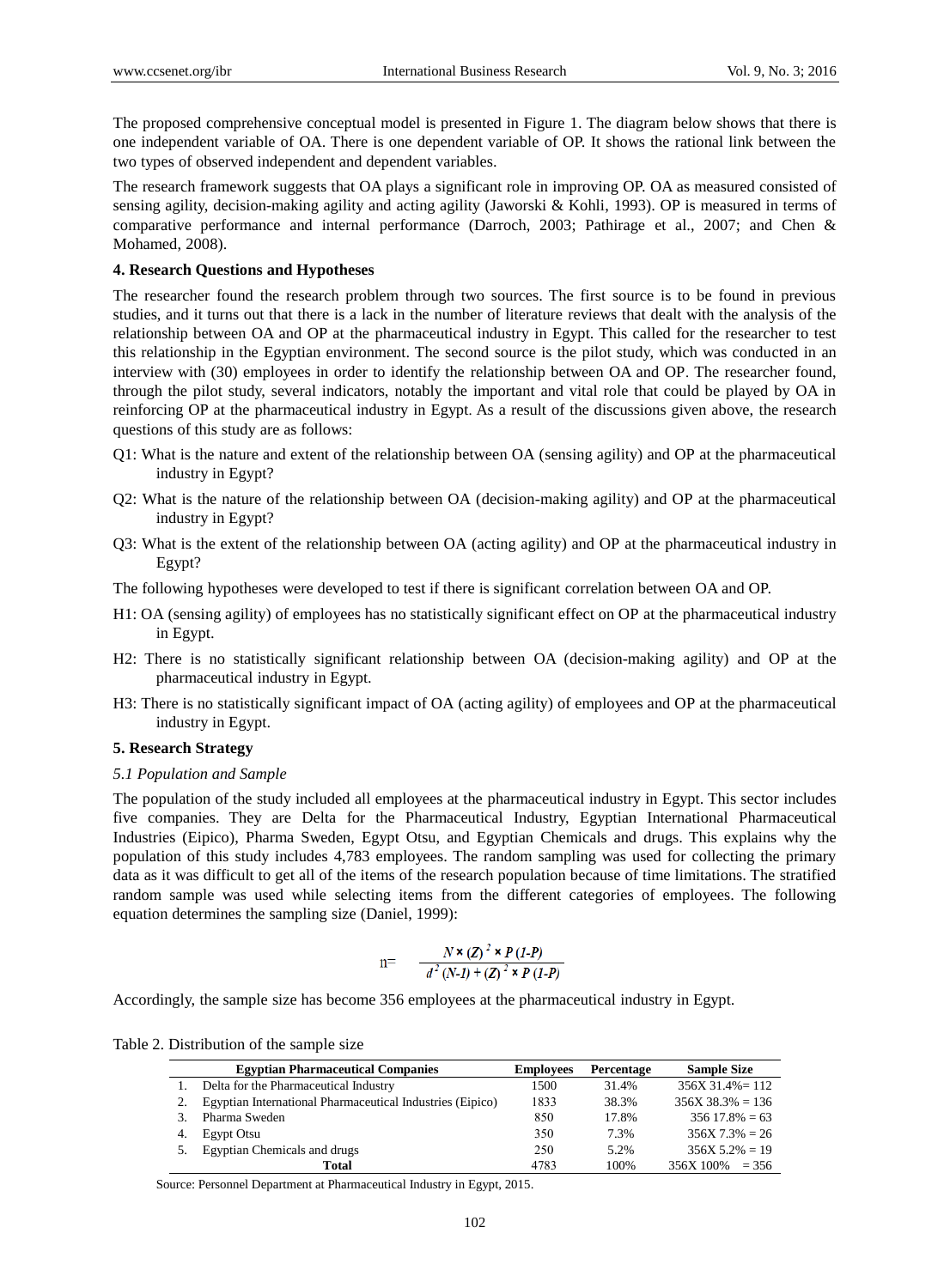Proportionality with the number of employees in the research population is proved in Table 2. By using the lists of employees at the Staff Affairs Department, pharmaceutical industry in Egypt random choice of categories was attained. Table 3 illustrates the features of sample units.

Table 3. Characteristics of items of the sample

| <b>Variables</b>              |                             | <b>Number</b> | Percentage |
|-------------------------------|-----------------------------|---------------|------------|
|                               | Physicians                  | 129           | 41.6%      |
| 1-Job Title                   | <b>Nurses</b>               | 149           | 48.1%      |
|                               | <b>Administrative Staff</b> | 32            | 10.3%      |
|                               | <b>Total</b>                | 310           | 100%       |
|                               | Male                        | 120           | 38.7%      |
| $2-Sex$                       | Female                      | 190           | 61.3%      |
|                               | <b>Total</b>                | 310           | 100%       |
|                               | Single                      | 100           | 32.3%      |
| <b>3-Marital Status</b>       | Married                     | 210           | 67.7%      |
|                               | <b>Total</b>                | 310           | 100%       |
|                               | Under 30                    | 125           | 40.3%      |
|                               | From 30 to 45               | 120           | 38.7%      |
| 4-Age                         | Above 45                    | 65            | 21.0%      |
|                               | <b>Total</b>                | 310           | 100%       |
|                               | Secondary school            | 100           | 32.3%      |
| <b>5-Educational Level</b>    | University                  | 150           | 48.4%      |
|                               | Post Graduate               | 60            | 19.4%      |
|                               | Total                       | 310           | 100%       |
|                               | Less than 5 years           | 100           | 32.3%      |
|                               | From $5$ to $10$            | 80            | 25.8%      |
| <b>6-Period of Experience</b> | More than 10                | 130           | 41.9%      |
|                               | <b>Total</b>                | 310           | 100%       |

# *5.2 Procedure*

The goal of this study was to identify the significant role of OA in improving OP. A survey research method was used to collect data in this study.

The questionnaire included three questions, relating to OA, OP and biographical information of employees at the pharmaceutical industry in Egypt.

Data collection took approximately two months. About 356 survey questionnaires were distributed by employing diverse modes of communication such as in person and post.

Multiple follow-ups yielded 310 statistically usable questionnaires. Survey responses were 87%.

# *5.3 Research Variables and Methods of Measuring*

The 15-item scale OA section is based on Jaworski and Kohli (1993). There were three items measuring sensing agility, five items measuring decision-making agility, and seven items measuring acting agility.

The 7-item scale of OP section is based on Darroch (2003); Pathirage et al. (2007); and Chen and Mohamed, (2008). There were three items measuring comparative performance, and four items measuring internal performance.

Responses to all items scales were anchored on a five (5) point Likert scale for each statement ranging from (5) "full agreement" (4) for "agree" (3) for "neutral" (2) for "disagree" and (1) for "full disagreement".

# *5.4 Methods of Data Analysis and Testing Hypotheses*

The researcher has employed the following methods: (1) The Alpha Correlation Coefficient (ACC), (2) Multiple Regression Analysis (MRA), and (3) the statistical testing of hypotheses which includes F-test and T-test. They are found in SPSS.

# **6. Hypotheses Testing**

Before testing the hypotheses and research questions, descriptive statistics were performed to find out means and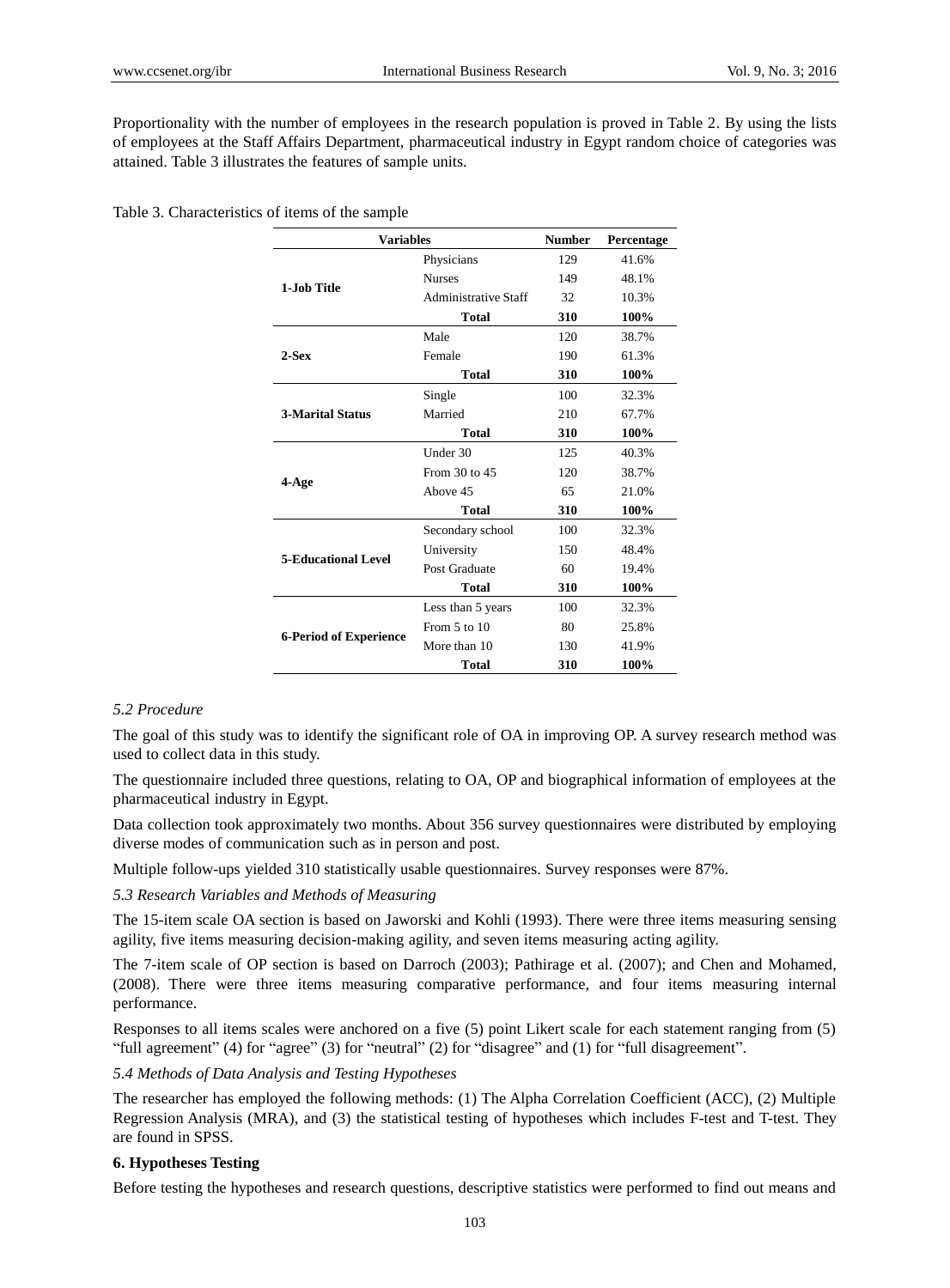#### standard deviations of OA and OP.

| Variables | <b>The Dimension</b>     | Mean   | <b>Standard Deviation</b> |
|-----------|--------------------------|--------|---------------------------|
|           | Sensing Agility          | 3.8556 | 1.16595                   |
|           | Decision-Making Agility  | 3.6348 | 1.35678                   |
| <b>OA</b> | <b>Acting Agility</b>    | 4.0645 | 0.77384                   |
|           | <b>Total Measurement</b> | 3.8815 | 0.95395                   |
|           | Comparative Performance  | 3.7398 | 0.97894                   |
| <b>OP</b> | Internal Performance     | 4.2137 | 0.84528                   |
|           | <b>Total Measurement</b> | 4.0106 | 0.67032                   |

Table 4. Showing the mean and standard deviations of OA and OP

According to Table 4, the first issue examined was the different facets of OA (sensing agility, decision-making agility and acting agility).

According to Table 4, among the various facets of OA, most of the respondents identified the presence of sensing agility (*M*=3.85 *SD*=1.165), decision-making agility (*M*=3.63, *SD*=1.356), and acting agility (*M*=4.064, *SD*=0.773).

The second issue examined was the different facets of OP (comparative performance and internal performance).

According to Table 4, among the various facets of OP, most of the respondents identified the presence of comparative performance *(M=3.73, SD=0.978)*, and internal performance *(M=4.213, SD=0.845)*.

## *6.1 Evaluating Reliability*

Data analysis was conducted. All scales were first subjected to reliability analysis. ACC was used to assess the reliability of the scales. Item analysis indicated that dropping any items from the scales would not significantly raise the alphas.

| Variables | <b>The Dimension</b>     | <b>Number of Statement</b> | ACC    |
|-----------|--------------------------|----------------------------|--------|
|           | <b>Sensing Agility</b>   | 3                          | 0.8785 |
| <b>OA</b> | Decision-Making Agility  | 5                          | 0.9601 |
|           | <b>Acting Agility</b>    | 7                          | 0.8153 |
|           | <b>Total Measurement</b> | 15                         | 0.9428 |
|           | Comparative Performance  | 3                          | 0.6650 |
| <b>OP</b> | Internal Performance     | 4                          | 0.7627 |
|           | <b>Total Measurement</b> | 7                          | 0.6530 |

Table 5. Reliability of OA and OP

To assess the reliability of the data, Cronbach's alpha test was conducted. Table 5 shows the reliability results for OA and OP. All items had alphas above 0.60 and were, therefore, excellent, according to Langdridge's (2004) criteria.

Table 5 presents the reliability of OA. The reliabilities of sensing agility, decision-making agility and acting agility are generally higher. The 15 items of OA are reliable because the ACC is 0.9428. The sensing agility, which consists of 3 items, is reliable because the ACC is 0.8785. Decision-making agility, which consists of 5 items is, reliable because the ACC is 0.9601. Acting agility, which consists of 7 items, is reliable because the ACC is 0.8153. Thus, the internal consistency of OA can be acceptable.

Table 5 presents the reliability of OP. The 7 items of OP are reliable because the ACC is 0.6530. The comparative performance, which consists of 3 items, is reliable because the ACC is 0.6650. Furthermore, internal performance, that consists of 4 items, is reliable because the ACC is 0.7627. Thus, the reliability of OP can be acceptable.

Accordingly, three scales were defined, OA (15 variables), where ACC represented about 0.9428, and OP (7 variables), where ACC represented 0.6530.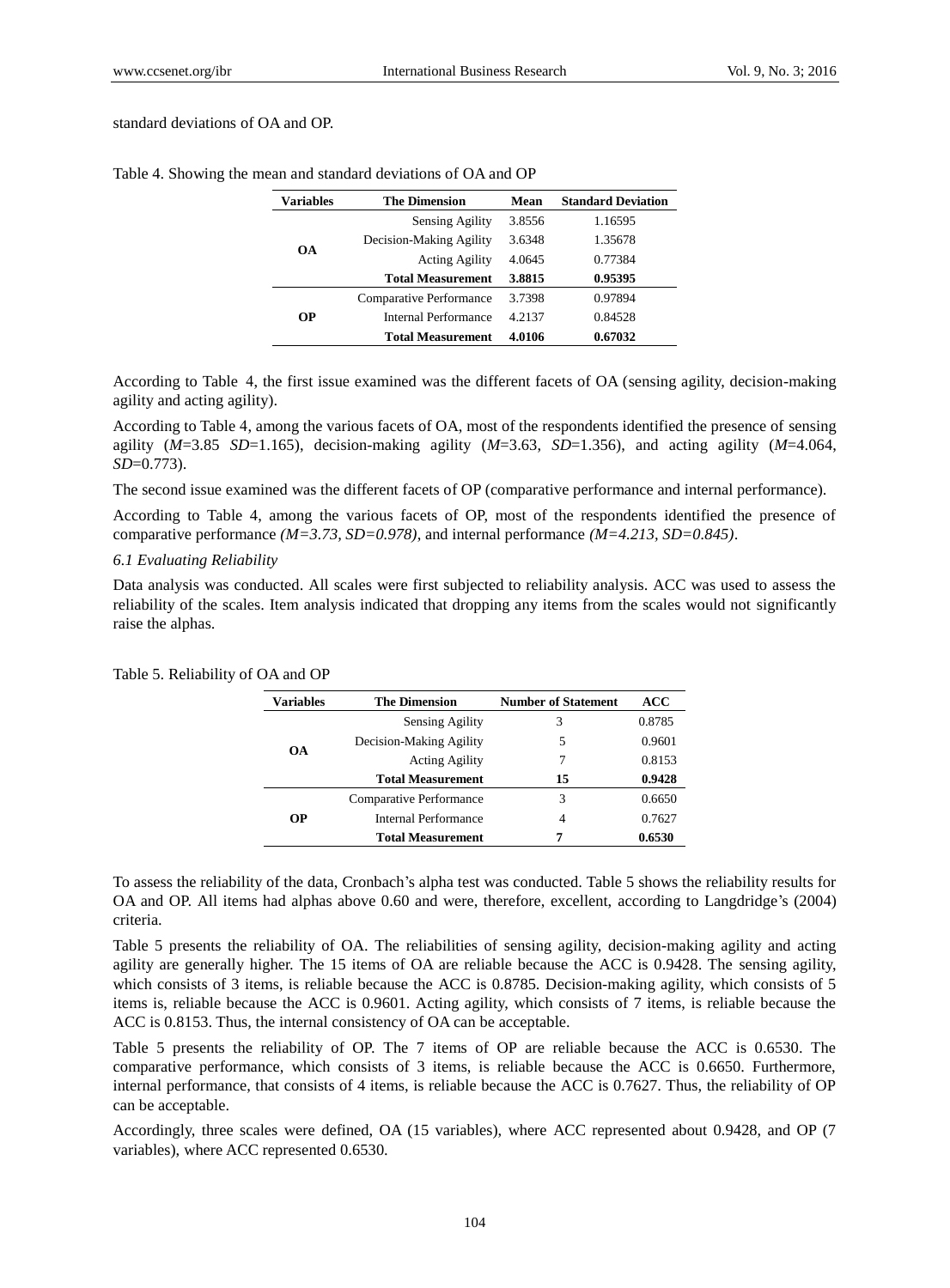#### *6.2 The Correlation among the Research Variables*

| <b>Variables</b>                  | Mean   | <b>Std. Deviation</b> | OA.       | OР    |
|-----------------------------------|--------|-----------------------|-----------|-------|
| <b>Organizational Agility</b>     | 3.8815 | 0.95395               | 1.000     |       |
| <b>Organizational Performance</b> | 4.0106 | 0.67032               | $0.847**$ | 1.000 |

Table 6. Means, standard deviations and intercorrelations among variables

Table 6 shows correlation coefficients between the research variables, and results indicate the presence of significant correlation between variables (OA, and OP). The level of OA of employees is high (Mean=3.88; SD=0.953), which led to higher OP (Mean=4.0106; SD= 0.67032).

The Table shows the correlation between OA and OP ( $R = 0.847$ ;  $P < 0.01$ ) implying that the high level of OA increases OP.

#### *6.3 Organizational Agility and Organizational Performance*

The relationship between OA and OP is determined. The hypothesis to be tested is:

There is no relationship between OA (Sensing Agility, Decision-Making Agility, and Acting Agility) and OP at the pharmaceutical industry in Egypt.

#### Table 7. Correlation between OA and OP

|                          | <b>Independent Variables</b> | <b>Dependent</b><br><b>Variable</b> | <b>Pearson</b><br>Correlation | Sign  |
|--------------------------|------------------------------|-------------------------------------|-------------------------------|-------|
|                          | <b>Sensing Agility</b>       |                                     | $0.827**$                     | 0.000 |
| OA                       | Decision-Making Agility      | ΟP                                  | $0.789**$                     | 0.000 |
|                          | <b>Acting Agility</b>        |                                     | $0.715***$                    | 0.000 |
| <b>Total Measurement</b> |                              |                                     | $0.847**$                     | 0.000 |

*Note.* \*\* Correlation is significant at 0.01 level.

Based on Table 7, correlation between OA (sensing agility) and OP is 0.827. For OA (decision-making agility) and OP, the value is 0.789 whereas OA (acting agility) and OP shows correlation value of 0.715. The overall correlation between OA and OP is 0.847.

*6.4 The Relationship between OA (Sensing Agility) and OP*

Table 8. MRA results for OA (Sensing Agility) and OP

|                | The Variables of OA (sensing agility)                                                                            | <b>Beta</b> | R         | $\mathbf{R}^2$ |
|----------------|------------------------------------------------------------------------------------------------------------------|-------------|-----------|----------------|
| 1.             | The organization has been slow in terms of detecting changes that<br>occur in customer preferences for products. | $0.372**$   | $0.790**$ | 0.624          |
| 2.             | The organization has been slow in terms of detecting changes that<br>occur in the movements of competitors.      | $0.289**$   | $0.646**$ | 0.417          |
| 3.             | The organization has been slow to detect changes in technology.                                                  | $0.260*$    | $0.781**$ | 0.609          |
| $\blacksquare$ | MCC                                                                                                              |             | 0.827     |                |
| $\blacksquare$ | DC                                                                                                               |             | 0.684     |                |
| ٠              | Calculated F                                                                                                     |             | 221.150   |                |
| ٠              | Degree of Freedom                                                                                                |             | 3,306     |                |
| ٠              | Indexed F                                                                                                        |             | 3.78      |                |
|                | Level of Significance                                                                                            |             | 0.000     |                |

*Note.* \*\* P < 0.01 \* P < 0.05.

Table 8 proves that there is a relationship between OA (sensing agility) and OP. As a result of the value of  $\mathbb{R}^2$ , the 3 independent variables of sensing agility can explain 68.4% of the total differentiation in OP level.

For the results of a structural analysis of the MRA, the direct effect of OA (sensing agility) and OP is obtained.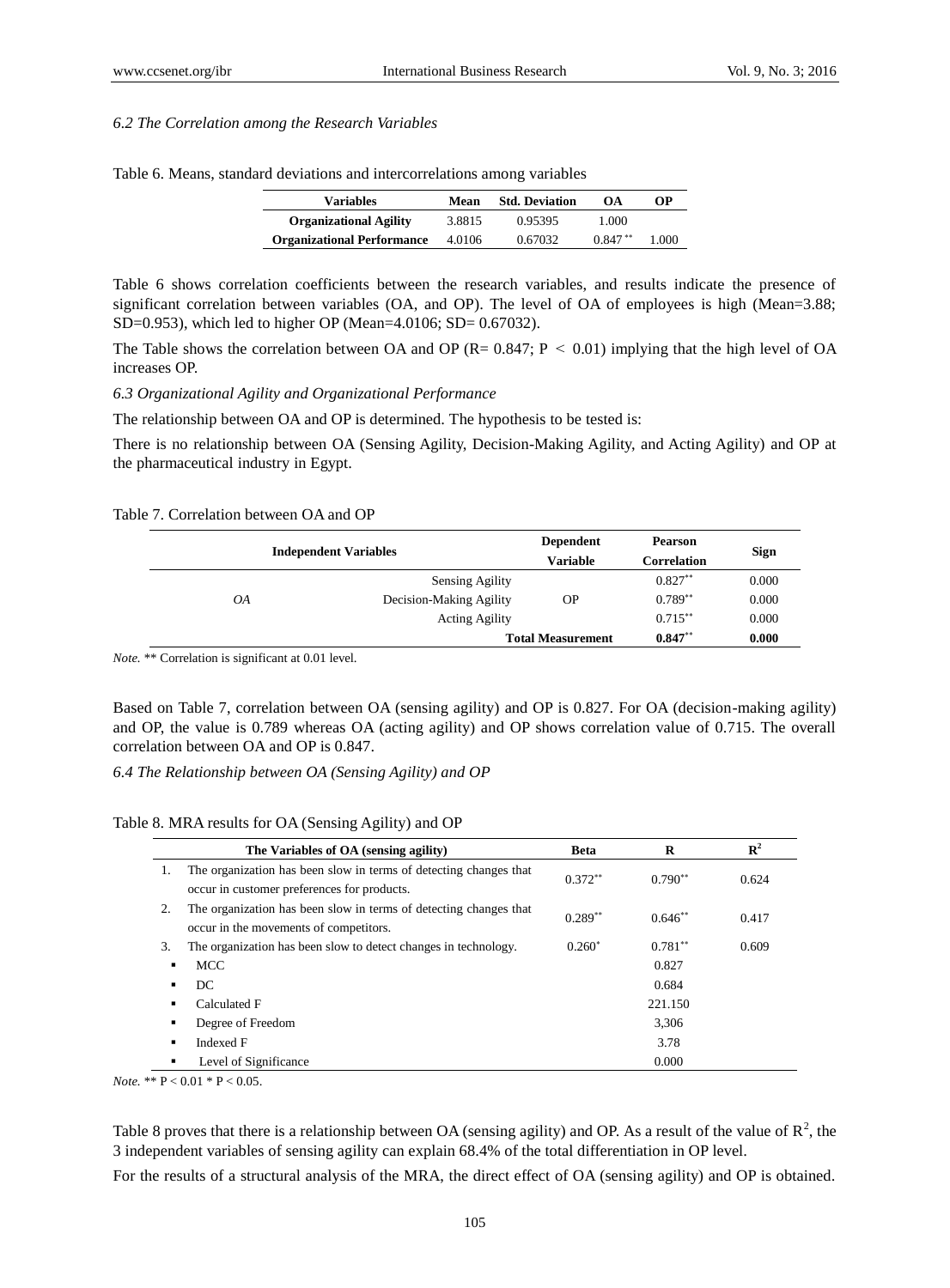Because MCC is 0.827, there is enough empirical evidence to reject the null hypothesis.

*6.5 The Relationship between OA (Decision-Making Agility) and OP*

As Table 9 proves, the MRA resulted in the R of 0.796. This means that OP has been significantly explained by the 5 independent variables of OA (decision-making agility).

Furthermore, the  $R^2$  of 0.634 indicates that the percentage of the variable interprets the whole model, that is, 63.4%.

It is evident that the five independent variables justified 63.4% of the total factors of OP. Hence, 36.6% are explained by the other factors. Therefore, there is enough empirical evidence to reject the null hypothesis.

# Table 9. MRA results for OA (decision-making agility) and OP

|    | The Variables of OA (Decision-Making Agility)                                                                                | <b>Beta</b> | $\bf{R}$  | $\mathbb{R}^2$ |
|----|------------------------------------------------------------------------------------------------------------------------------|-------------|-----------|----------------|
| 1. | The organization analyzes important events concerning customers,<br>competitors, and technology without any delay.           | 0.043       | $0.750**$ | 0.562          |
| 2. | The organization detects the opportunities and threats to changes in<br>customers, competitors, and technology in time.      | 0.064       | $0.722**$ | 0.521          |
| 3. | The organization carries out a specific action plan in order to meet<br>customer needs without any delay.                    | $0.513**$   | $0.751**$ | 0.564          |
| 4. | The organization implements a plan of action in order to respond to the<br>strategic movements of competitors without delay. | $0.484**$   | $0.722**$ | 0.522          |
| 5. | The organization is implementing an action plan on how to use the new<br>technology without delay.                           | $0.325***$  | $0.722**$ | 0.522          |
| ٠  | <b>MCC</b>                                                                                                                   |             | 0.796     |                |
| ٠  | DC                                                                                                                           |             | 0.634     |                |
| ٠  | Calculated F                                                                                                                 |             | 131.891   |                |
| ٠  | Degree of Freedom                                                                                                            |             | 4,305     |                |
| ٠  | Indexed F                                                                                                                    |             | 3.32      |                |
| ٠  | Level of Significance                                                                                                        |             | 0.000     |                |

*Note.* \*\*  $P < .01$ .

# *6.6 The Relationship between OA (Acting Agility) and OP*

#### Table 10. MRA results for OA (Acting Agility) and OP

|    | The Variables of OA (Acting Agility)                                      | <b>Beta</b> | $\bf{R}$   | $\mathbb{R}^2$ |
|----|---------------------------------------------------------------------------|-------------|------------|----------------|
| 1. | The organization can reconfigure its resources in the proper time.        | $0.232*$    | $0.378**$  | 0.143          |
| 2. | The organization can re-adjust operations carried out in a timely manner. | $0.235***$  | $0.233***$ | 0.056          |
| 3. | The organization can use new technology in the proper time.               | 0.028       | $0.396**$  | 0.157          |
| 4. | The organization can introduce new products in the proper time.           | $0.220**$   | $0.148***$ | 0.022          |
| 5. | The organization can change prices quickly in the proper time.            | 0.174       | $0.675***$ | 0.455          |
| 6. | The organization can change strategic things in the proper time.          | $0.454**$   | $0.627**$  | 0.527          |
| 7. | The organization can solve customers' needs and complaints without delay. | $0.564**$   | $0.701**$  | 0.492          |
| ٠  | <b>MCC</b>                                                                | 0.814       |            |                |
|    | DC                                                                        | 0.663       |            |                |
| ٠  | Calculated F                                                              | 84.691      |            |                |
| ٠  | Degree of Freedom                                                         | 7,302       |            |                |
| ٠  | Indexed F                                                                 | 2.63        |            |                |
|    | Level of Significance                                                     |             | 0.000      |                |

*Note.* \*\* P < 0.01 \* P < 0.05.

Table 10 proves that there is a relationship between OA (acting agility) and OP. As a result of the value of  $\mathbb{R}^2$ , the 7 independent variables of acting agility can explain 66.3% of the total differentiation in OP level.

For the results of a structural analysis of the MRA, the direct effect of OA (acting agility) and OP is obtained.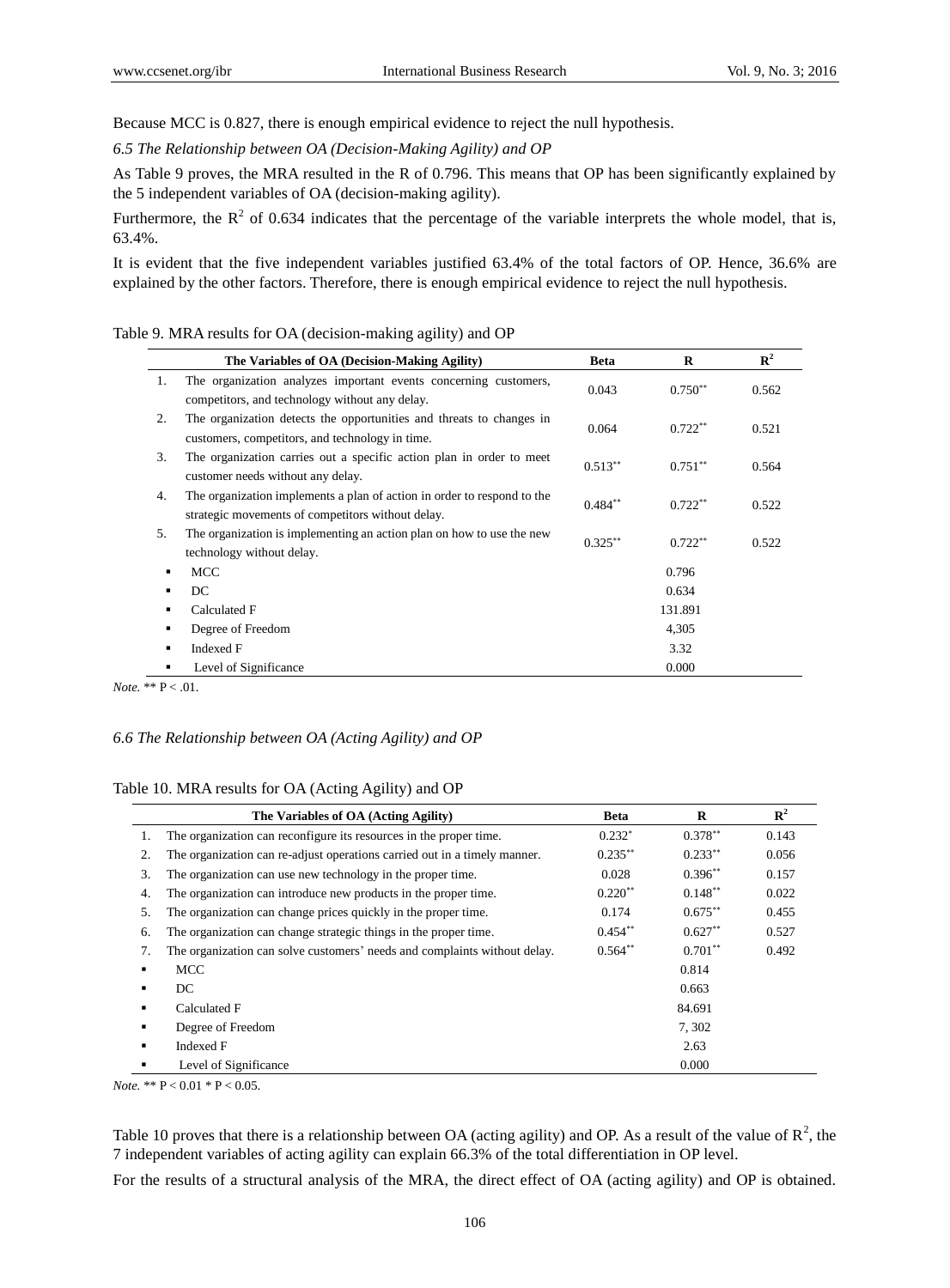Because MCC is 0.814, there is enough empirical evidence to reject the null hypothesis.

# **7. Research Findings**

The present study on analyzing the relationship between OA and OP has revealed the following results:

1) Sensing agility, which is an integral part of OA, significantly and positively influences OP.

2) OA (decision-making agility) positively related with OP.

3) Acting agility, which is an integral part of OA, positively correlated with OP.

4) OA plays an important role in influencing OP. The study pointed out that the availability of OA (sensing agility, decision-making agility, and acting agility) plays an important role in influencing the dimensions of OP.

# **8. Recommendations**

The managers at the pharmaceutical industry in Egypt might be able to improve OP through the following:

1) Broader usage of the various means of *sensing agility*, especially detecting and attracting important business at one time. This will highly improve OP, as the field study has proved.

2) Reconstructing *decision-making agility*, besides paying attention to interpreting events, identifying opportunities and threats and taking the actual plans in time. The field study has proved the adverse effect of existing structures on OP.

3) Adopting more *acting agility*, besides reshaping organizational resources drastically and modifying business processes and the provision of services or new products to market in time. This will entail their feeling of empowerment as the field study has concluded the existence of a strong positive impact of decentralization and authority delegation on OP.

4) The managers should be more attentive towards organizational factors; especially *sensing agility*, *decision-making agility*, and *acting agility*. This could lead to conformity of the factors, and more success and effectiveness of the industrial sector in the community.

5) It is necessary to pay attention to the impact of the types of OA on OP for employees and for the purpose of obtaining an effective impact of OA on OP. Also, it is necessary to prioritize the order of the dimensions of OA in order to achieve the goals of the pharmaceutical industry in Egypt.

6) Enhancing factors that lead to OP in accordance with contemporary management trends in a changing environment.

7) Focusing on the strength of the relationship between OA and OP in light of the organizations involved to achieve the objectives of the pharmaceutical industry in Egypt.

8) Developing and promoting trust between individuals working in the organization, since the availability of this element is a strategic and incomparable dimension. The dimension of experience is no more sufficient alone to achieve organizational success but rather to create strategic movement agility and encourage workers towards working engagement

9) It is important for senior administrations of the organizations under study to form specialized teams and conduct seminars and lectures in order to achieve speed, flexibility, responsiveness and adaptability to work with the basic components of the agile organization.

10) It is necessary to provide data and information base in the organizations under study in a way which helps clarify vision to decision makers as regards personnel engagement in work in order to make strategic decisions, results of which may constitute a change in the future of the organizations of the current study.

# **9. Research Implications**

Managers at the pharmaceutical industry in Egypt might be able to improve OP through OA. OP may be affected by OA. It helps employees pay attention to professional standards.

OA may exist with the help of top management at the pharmaceutical industry in Egypt. This is achieved by taking employees interests into account. In this way, absenteeism and turnover will be lower. Productivity and profitability will be higher.

# **10. Limitations and Future Research**

There are some limitations of this study. Firstly, the data was collected from employees at the pharmaceutical industry in Egypt. Therefore, the generalization of the results must be made with caution, especially in case of applying to a different country. Secondly, findings may not be generalized to other industrial companies in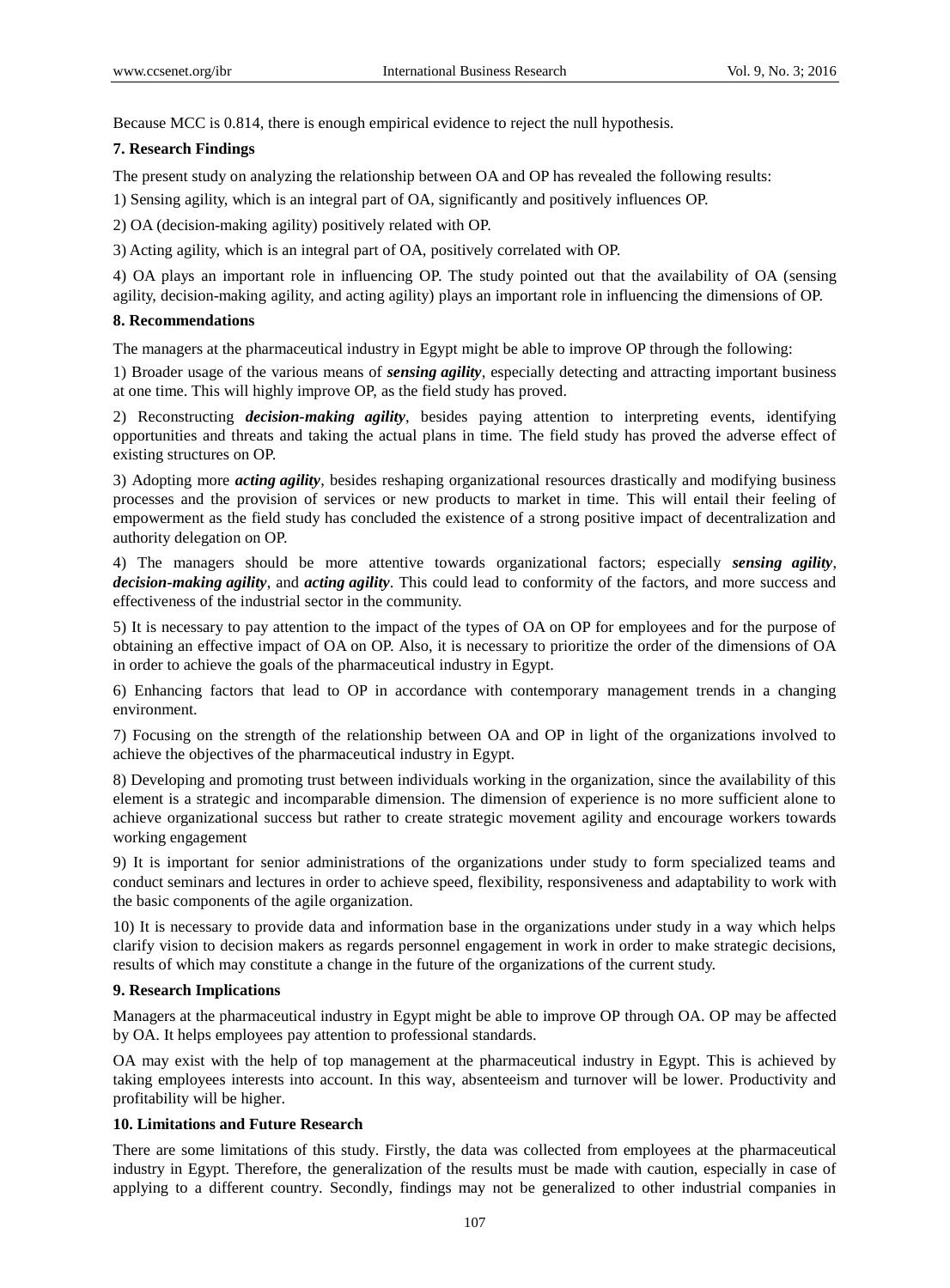Egypt. Thirdly, a small sample is used in this study.

There are several areas for future research. The present study helped in OA as accepted by the researchers concerned. Still, more research is needed in the following topics (1) the impact of OA on the development of the creative aptitudes of employees, (2) the relationship between OA and job engagement, (3) the impact of OA on the work involvement in the governmental sector, (4) similar studies should be undertaken in other sectors in Egypt such as education, and tourism, and (5) future studies should examine the relationship between OA and quality of work life.

## **11. Conclusion**

This study attempted to investigate the relationship between OA and OP. The study proved that there is a statistical significant relationship between OA and OP. It revealed that OA and OP proved to be related.

Policy-makers may make use of the present study. It will highlight the impact of OA on OP.

The study findings present valuable understanding for managers regarding how to make organizations engaged to enhancing their employees, learning effectiveness, improving professional practices, and reducing turnover.

OA has positive impact on OP at the pharmaceutical industry in Egypt. Top management of the organizations can enhance OP by developing the dimensions of OA.

The pharmaceutical industry in Egypt can increase OP by ensuring OA within its organizations.

Research on OA and OP increased over the past decade. However, this rapid growth caused several problems, including the need to better understand the conceptual similarities and differences between various forms of OA and OP, as well as their antecedents and consequences. Overall, this is an important and dynamic field of research, and we are hopeful that this paper will help speed progress in this area by highlighting several key issues that need more attention.

#### **References**

- Ardichvili, A., Cardozob, R., & Rayc, S. (2003). A Theory of Entrepreneurial Opportunity Identification and Development. *Journal of Business Venturing, 18,* 105. [http://dx.doi.org/10.1016/S0883-9026\(01\)00068-4](http://dx.doi.org/10.1016/S0883-9026(01)00068-4)
- Baum, J., & Singh, J. (1994). Organizational Niches and the Dynamics of Organizational Mortality. *American Journal of Sociology, 100,* 346-80. <http://dx.doi.org/10.1086/230540>
- Bessant, J., Knowles, D., Francis, D., & Meredith, S. (2001). *Developing the Agile Enterprise, Agile Manufacturing: The 21st Century Competitive Strategy.* Elsevier Science.
- Brown, S., & Eisenhard, K. (1998). *Competing on the Edge.* Boston, MA: Harvard Business School Press.
- Carroll, G., & Delacroix, J. (1982). Organizational Mortality in the Newspaper Industries of Argentina and Ireland: An Ecological Approach. *Administrative Science Quarterly, 27,* 169-198. <http://dx.doi.org/10.2307/2392299>
- Chen, L., & Mohamed, S. (2008). Contribution of knowledge management activities to organisational business performance. *Journal of Engineering, Design and Technology, 6*(3), 269-285. <http://dx.doi.org/10.1108/17260530810918289>
- Christopher, M., & Towill, D. (2001). An Integrated Model for the Design of Agile Supply Chains. *International Journal of Physical Distribution & Logistics Management, 31*(4), 235-246. <http://dx.doi.org/10.1108/09600030110394914>
- Collis, D., & Montgomrey, C. (1995). *Competing on Resources: Strategy in the 1995.*
- Daft, L., & Weick, E. (1984). Toward a Model of Organizations as Interpretive Systems. *Academy of Management Review, 9,* 284-295.
- Darroch, J. (2003). Developing A Measure of Knowledge Management Behaviors and Practices. *Journal of Knowledge Management, 7*(5), 41-54. <http://dx.doi.org/10.1108/13673270310505377>
- David, F. (2009). *Strategic Management-Concepts and Cases* (12th ed.). Prentice-Hill Pearson Education International Inc. U.S.A.
- Dove, R. (2001). *Responsibility: The language, structure, and culture of the agile enterprise.* New York: Wiley.
- Dutton, J., & Duncan, R. (1987). The Creation of Momentum for Change through the Process of Strategic Issue Diagnosis. *Strategic Management Journal, 8,* 279-295. <http://dx.doi.org/10.1002/smj.4250080306>
- Eccles, V. (1991). The Value Evolution: Addressing Larger Implications of Intellectual Capital and Intangibles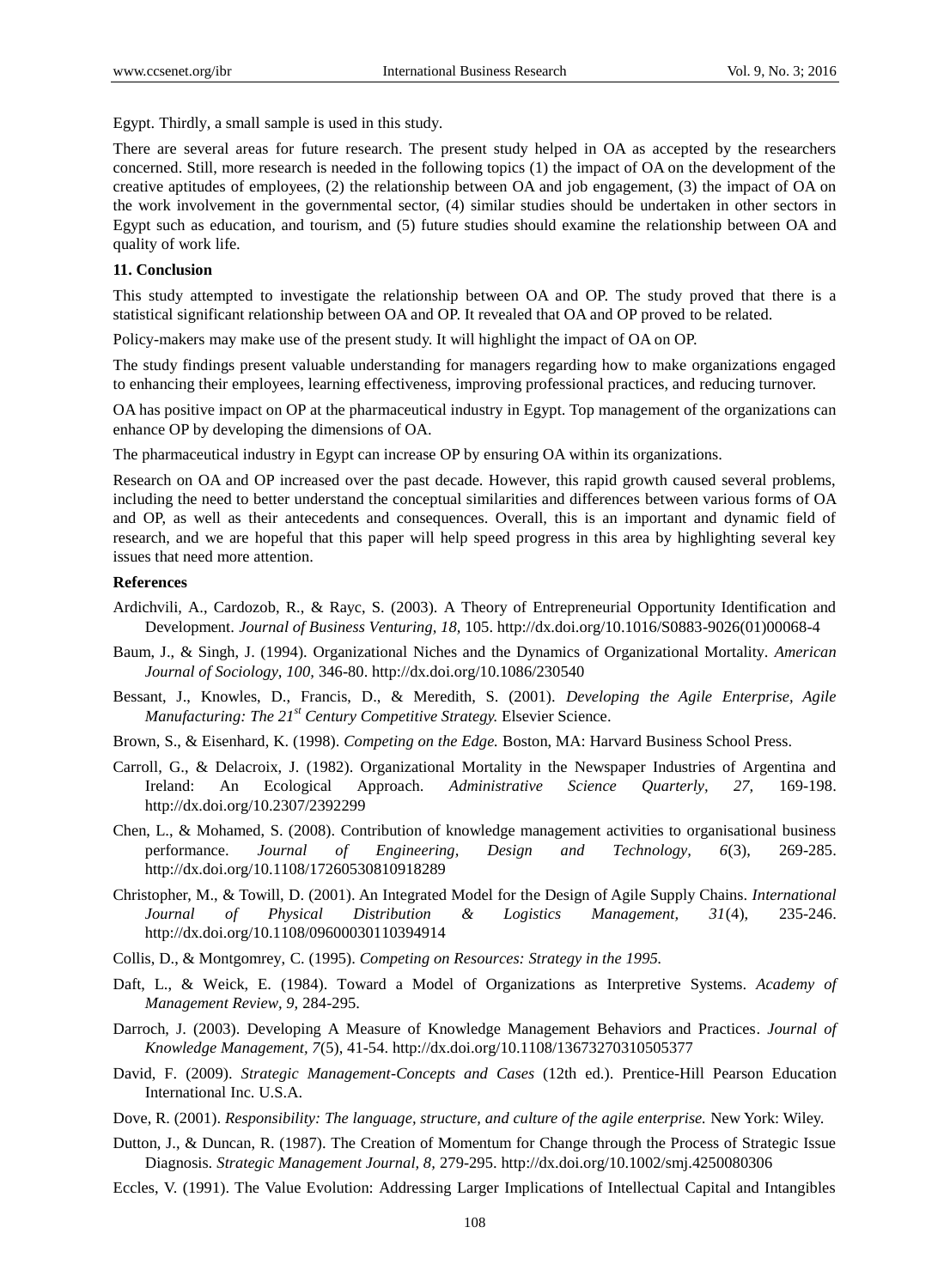Perspective. *Journal of Intellectual Capital, 1*(1), 1.

- Eisenhardt, M., & Martin, J. (2000). Dynamic Capabilities: What Are They? *Strategic Management Journal, 21,* 1105-1121. [http://dx.doi.org/10.1002/1097-0266\(200010/11\)21:10/11<1105::AID-SMJ133>3.0.CO;2-E](http://dx.doi.org/10.1002/1097-0266(200010/11)21:10/11%3C1105::AID-SMJ133%3E3.0.CO;2-E)
- El Sawy, O. (1985). Personal Information Systems for Strategic Scanning in Turbulent Environments: Can the CEO Go Go-Line? *MIS Quarterly, 9*(1), 53-60. <http://dx.doi.org/10.2307/249273>
- Erande, A., & Verma, A. (2008). *Measuring Agility of Organizations-A Comprehensive Agility Measurement Tool (CAMT).* Old Dominion University, Proceedings of The 2008 IAJC-IJME International Conference.
- Gattiker, T., Chen, D., & Goodhue, D. (2005). Agility through Standardization: A Crm/Erp Application. In F. R. Jacobs, & B. Elliot (Eds.), *Strategic Erp Extension and Use* (pp. 87-96). Stanford Business Books.
- Goldman, S., Nagel, R., & Preiss, K. (1995). *Agile Competitors and Virtual Organizations: Strategies for Enriching the Customer.* New York: Van. Nostrand Reinhold.
- Gunasekaran, A. (1999). Agile Manufacturing: A Framework for Research and Development. *International Journal of Production Economics, 62,* 87-105. [http://dx.doi.org/10.1016/S0925-5273\(98\)00222-9](http://dx.doi.org/10.1016/S0925-5273(98)00222-9)
- Hill, C., & Jones, G. (2009). *Strategic Management, An Integrated approach* (13th ed.). Boston: Houghton Mifflin Company.
- Hitt, M. A., Hoskisson, E. R., & Ireland, R. D. (2007). *Management of Strategy: Concepts and Cases, South-Western* (1st ed.). New York.
- Houghton, R., El Sawy, O. A., Gray, P., Donegan, C., & Joshi, A. (2004). Vigilant Information Systems for Managing Enterprises in Dynamic Supply Chains: Real-Time Dashboards at Western Digital. *MIS Quarterly Executive, 3*(1), 19-35.
- Izza, S., Imache, R., Vincent, L., & Lounis, Y. (2008). An Approach for the Evaluation of the Agility in the Context of Enterprise Interoperability. *Enterprise Interoperability, 3,* 3-14. [http://dx.doi.org/10.1007/978-1-84800-221-0\\_1](http://dx.doi.org/10.1007/978-1-84800-221-0_1)
- Janssen, L. (2010). *Organizational Agility in an Institutional Context.* Supervisors: Drs. M.C.P. Nijssen & Prof. dr. J. Paauwe.
- Jaworski, B., & Kohli, A. (1993). Market Orientation: Antecedents and Consequences. *Journal of Marketing, 57*(3), 52-70. <http://dx.doi.org/10.2307/1251854>
- Markos, S., & Sridevi, M. (2010). Employee Engagement: The Key to Improving Performance. *International Journal of Business and Management, 5*(12), 89-96.
- Mathiassen, L., & Pries-Heje, J. (2006). Business Agility and Diffusion of Information Technology. *European Journal of Information Systems, 15,* 116-119. <http://dx.doi.org/10.1057/palgrave.ejis.3000610>
- McCarthy, I., Lawrence, T., Wixted, B., & Gordon, B. (2010). A Multidimensional Conceptualization of Environmental Velocity. *Academy of Management Review, 35*(4), 604-626. <http://dx.doi.org/10.5465/AMR.2010.53503029>
- Mehrabi, S., Siyadat, S., & Allameh, S. (2013). Examining the Degree of Organizational Agility from Employees' Perspective (Agriculture-Jahad Organization of Shahrekord City). *International Journal of Academic Research in Business and Social Sciences, 3*(5), 315-323.
- Miller, K., & Bromiley, P. (1990). Strategic Risk and Corporate Performance: An Analysis of Alternative Risk Measure. *Academy of Management Journal, 33*(4), 756-779.
- Nelson, A., & Harvey, F. (1995). *Technologies for Training and Supporting Your Agile Workforce.* In Creating the Agile Organization: Models, Metrics and Pilots 4th Agility Forum Annual Conference.
- Oosterhout, M., Waarts, E., & Van, H. J. (2006). Change Factors Requiring Agility and Implications for It. *European Journal of Information Systems, 15*(2), 132-145. <http://dx.doi.org/10.1057/palgrave.ejis.3000601>
- Overby, E., Bharadwaj, A., & Sambamurthy, V. (2006). Enterprise Agility and the Enabling Role of Information Technology. *European Journal of Information Systems, 15*(2), 120-131. <http://dx.doi.org/10.1057/palgrave.ejis.3000600>
- Park, Y. (2011). *The Dynamics of Opportunity and Threat Management in Turbulent Environments: The Role Information Technologies.* Doctor Dissertation.
- Pathirage, C., Amaratunga, D., & Haigh, R. (2007). Tacit knowledge and organizational performance. *Journal of*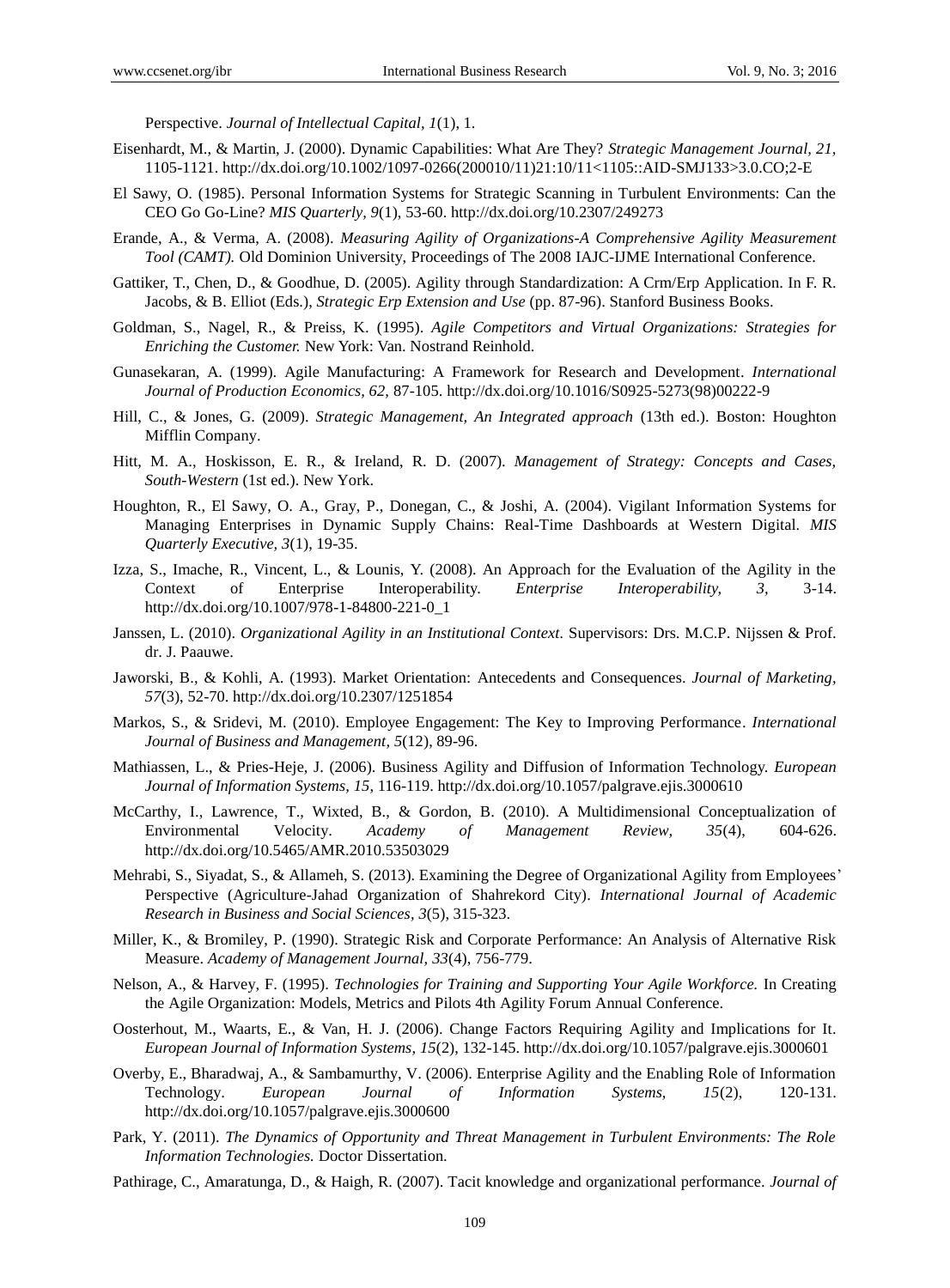*Knowledge Management, 11*(1), 115-126.

- Pavlou, P., & El Sawy, O. (2010). The "Third Hand": IT-Enabled Competitive Advantage in Turbulence Through Improvisational Capabilities. *Information Systems Research 21*(3), 443-471. <http://dx.doi.org/10.1287/isre.1100.0280>
- Privett, D. (1983). *Working Knowledge.* Boston Press, Harvard Business Review.

Robins, G., & Wiersema, R. (1995). *Organization & Behavior, Princeton, New Jersey.*

- Sambamurthy, V., Bharadwaj, A., & Grover, V. (2003). Shaping Agility through Digital Options: Reconceptualizing the Role of Information Technology in Contemporary Firms. *MIS Quarterly, 27*(2), 237-263.
- Seo, D., & Paz, A. (2008). Exploring the Dark Side of Is in Achieving Organizational Agility. *Communication of the ACM, 51*(11), 136-139. <http://dx.doi.org/10.1145/1400214.1400242>
- Sharifi, H., & Zhang, Z. (2001). Agile Manufacturing in Practice, Application of a Methodology. *International Journal of Operations & Production Management, 21*(5), 772-794. <http://dx.doi.org/10.1108/01443570110390462>
- Sharifi, H., & Zhang, Z. (1999). A methodology for achieving agility in manufacturing organisations, An introduction. *International Journal of Production Economics, 62*(1-2), 7-22. [http://dx.doi.org/10.1016/S0925-5273\(98\)00217-5](http://dx.doi.org/10.1016/S0925-5273(98)00217-5)
- Sherehiy, B. (2008). *Relatioships Between Agility Strategy, Work Organization and Workforce Agility.* Doctor Dissertation, University of Louisville.
- Sherehiy, B., Karwowski, W., & Layer, J. (2007). A Review of Enterprise Agility: Concepts, Frameworks, and Attributes. *International Journal of Industrial Ergonomics, 37*(5), 445-460. <http://dx.doi.org/10.1016/j.ergon.2007.01.007>
- Smircich, L., & Stubbart, C. (1985). Strategic Management in an Enacted World. *Academy of Management Review, 10*(4), 724-736.
- Sull, D. (2009). How to Thrive in Turbulent Markets. *Harvard Business Review, 87*(2), 78-88.
- Tallon, P. P., & Pinsonneault, A. (2011). Competing perspectives on the link between strategic information technology alignment and organizational agility: Insights from a mediation model. *MIS Quarterly, 35,* 463-486.
- Thomas, J., Clark, S., & Gioia, D. (1993). Strategic Sensemaking and Organizational Performance: Linkages among Scanning, Interpretation, Action, and Outcomes. *Academy of Management Journal, 36*(2), 239-270. <http://dx.doi.org/10.2307/256522>
- Tsourveloudis, N., & Valavanis, K. (2002). On the Measurement of Enterprise Agility. *Journal of Intelligent & Robotic Systems, 33*(3), 329-342. <http://dx.doi.org/10.1023/A:1015096909316>
- Warr, P., & Inceoglu, I. (2012). Job Engagement, Job Satisfaction, and Contrasting Associations With Person-Job Fit. *Journal of Occupational Health Psychology, 17*(2), 129-138. <http://dx.doi.org/10.1037/a0026859>
- Wit, B., & Meyer, R. (1998). *Strategy: Process, Content, Context: An International Perspective.* Thompson Business Press.
- Yeganegi, K., & Azar, M. (2012). *The Effect of IT on Organizational Agility.* Proceedings of the 2012 International Conference on Industrial Engineering and Operations Management, Istanbul, Turkey.
- Yusuf, Y., Sarhadi, M., & Gunasekaran, A. (1999). Agile Manufacturing: The Drivers, Concepts and Attributes. *International Journal of Production Economics, 62*(1-2), 33-43. [http://dx.doi.org/10.1016/S0925-5273\(98\)00219-9](http://dx.doi.org/10.1016/S0925-5273(98)00219-9)
- Zain, M., Rose, R., Abdullah, I., & Masrom, M. (2005). The Relationship between Information Technology Acceptance and Organizational Agility in Malaysia. *Information & Management, 42,* 829-839. <http://dx.doi.org/10.1016/j.im.2004.09.001>

#### **Copyrights**

Copyright for this article is retained by the author(s), with first publication rights granted to the journal.